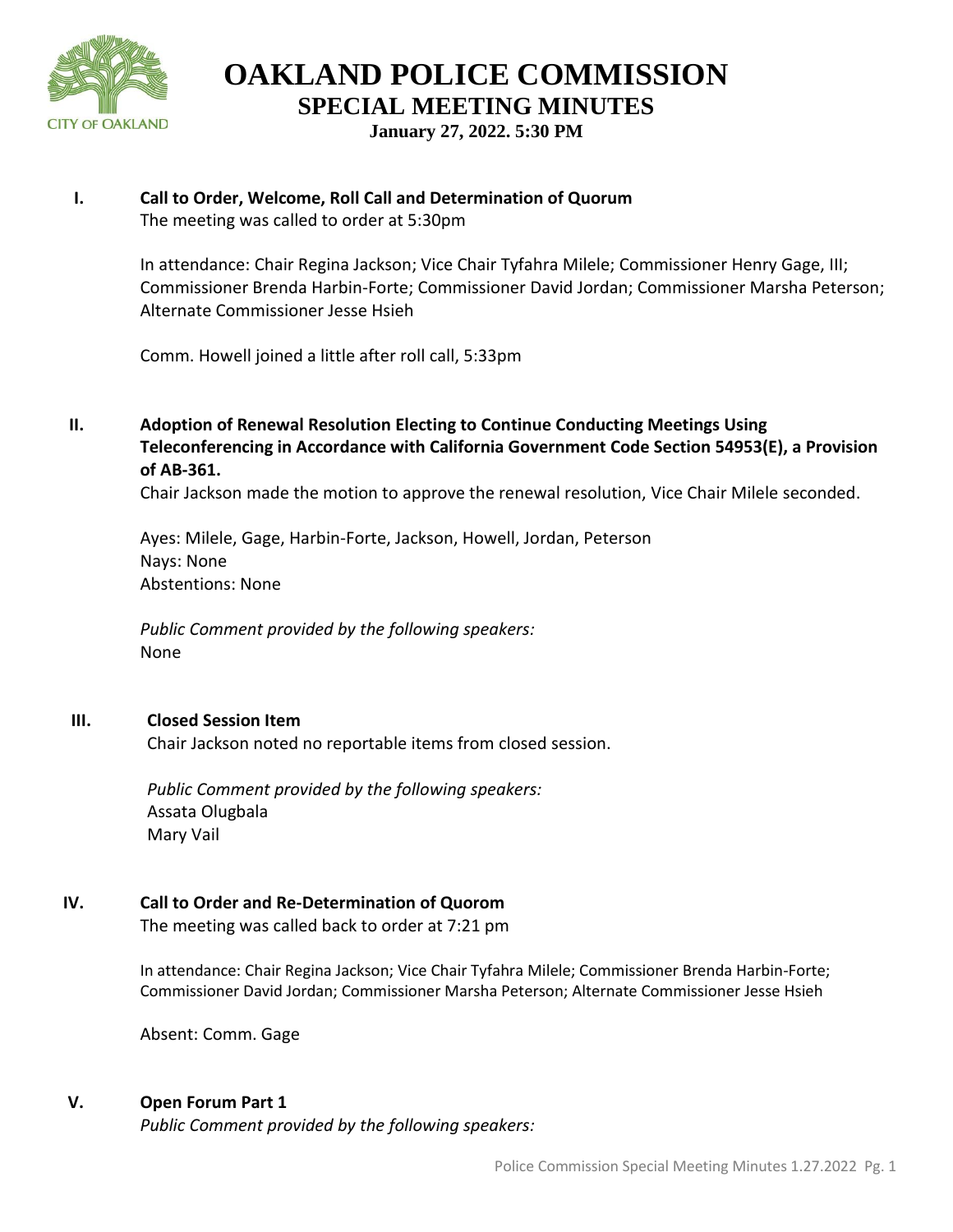

**OAKLAND POLICE COMMISSION**

**SPECIAL MEETING MINUTES**

**January 27, 2022. 5:30 PM**

## Saleem Bey

## **VI. Update from Police Chief**

Chief Armstrong provided a regular update on the Department's latest statistics including recruitment, arrests, resourcing specific units, calls for service data and NSA tasks.

*Public Comment provided by the following speakers:*  Saleem Bey Oscar Yassin

**VII. Report and Review of CPRA Pending Cases, Completed Investigations, Staffing, and Recent Activities**  Director Alden provided an overview of CPRA pending cases and completed investigations.

*Public Comment provided by the following speakers:*  Saleem Bey Assata Olugbala

**VIII. Approval of Formal Request for Commissioner Access to CPRA and OPD Investigation Materials, per Charter Section 604(f)(2).** *This item is a new item.*  Director Alden and Conor Kennedy, the Commission's Independent Counsel discuss a draft letter from the Commission to the City requesting the Commission be granted access to some of the CPRA and IAD investigations.

Vice Chair Milele made the motion to adopt the letter, Chair Jackson seconded.

Ayes: Milele, Harbin-Forte, Howell, Jordan, Peterson, Jackson Nays: None Abstentions: None *(Note: Comm. Gage was absent for the vote)*

*Public Comment provided by the following speakers:*  Saleem Bey Assata Olugbala Elise Bernstein

**IX. Issue RFP to Hire Consultant to Plan Transition of Resources from IAD to CPRA** *.* Director Alden, along with City Administrator Ed Reiskin, discussed the Request for Proposal (RFP) for a

consultant or consulting firm to support the transition of certain cases from the Oakland Police Department's IAD (Internal Affairs Department) to the CPRA.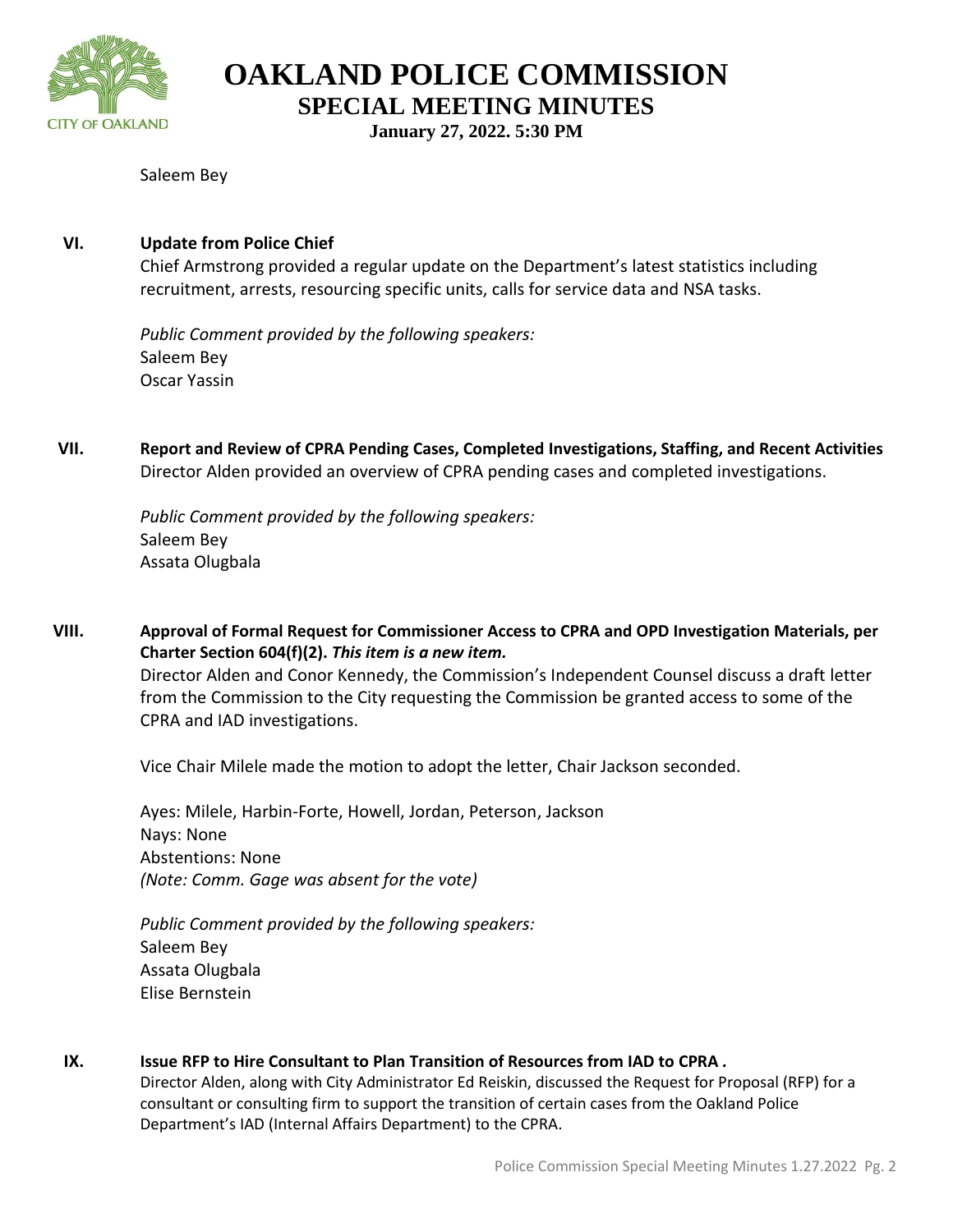

# **OAKLAND POLICE COMMISSION SPECIAL MEETING MINUTES January 27, 2022. 5:30 PM**

Chair Jackson made the motion to delay the vote on the RFP, Commissioner Harbin-Forte seconded.

Ayes: Milele, Harbin-Forte, Howell, Peterson, Jackson Nays: None Abstentions: None *(Note: Comm. Gage was absent for the vote, Comm. Jordan's vote was not noted)*

*Public Comment provided by the following speakers:*  Assata Olugbala Saleem Bey Rashidah Grinage Mary Vail

#### **X. Committee Reports**

#### **CPRA Director Performance Eval Ad Hoc (Commissioners Jackson, Milele)**

Chair Jackson noted that the Ad Hoc has completed the evaluation report and will be looking for more feedback from current and former staff.

#### **Rules of Procedure Ad Hoc (Commissioners Gage, Harbin-Forte)**

Commissioner Harbin-Forte noted the Ad Hoc continues to work on administrative matters.

#### **Social Media Policy (Commissioners Hsieh, Jackson, Milele)**

Commissioner Hsieh noted the Ad Hoc's first public meeting (Jan 18) and announced the next meeting (Feb 1).

*Public Comment provided by the following speakers:*  Saleem Bey

#### **XI. Open Forum Part 2**

*Public Comment provided by the following speakers:*  Assata Olugbala Saleem Bey

Chair Jackson provided an update on the Bey Case confirming related documentation had been forwarded to the newly formed Inspector General's office.

#### **XII. Agenda Setting and Prioritization of Upcoming Agenda Items**

Commissioner Harbin-Forte requested an update from the Racial Profiling Ad Hoc Committee.